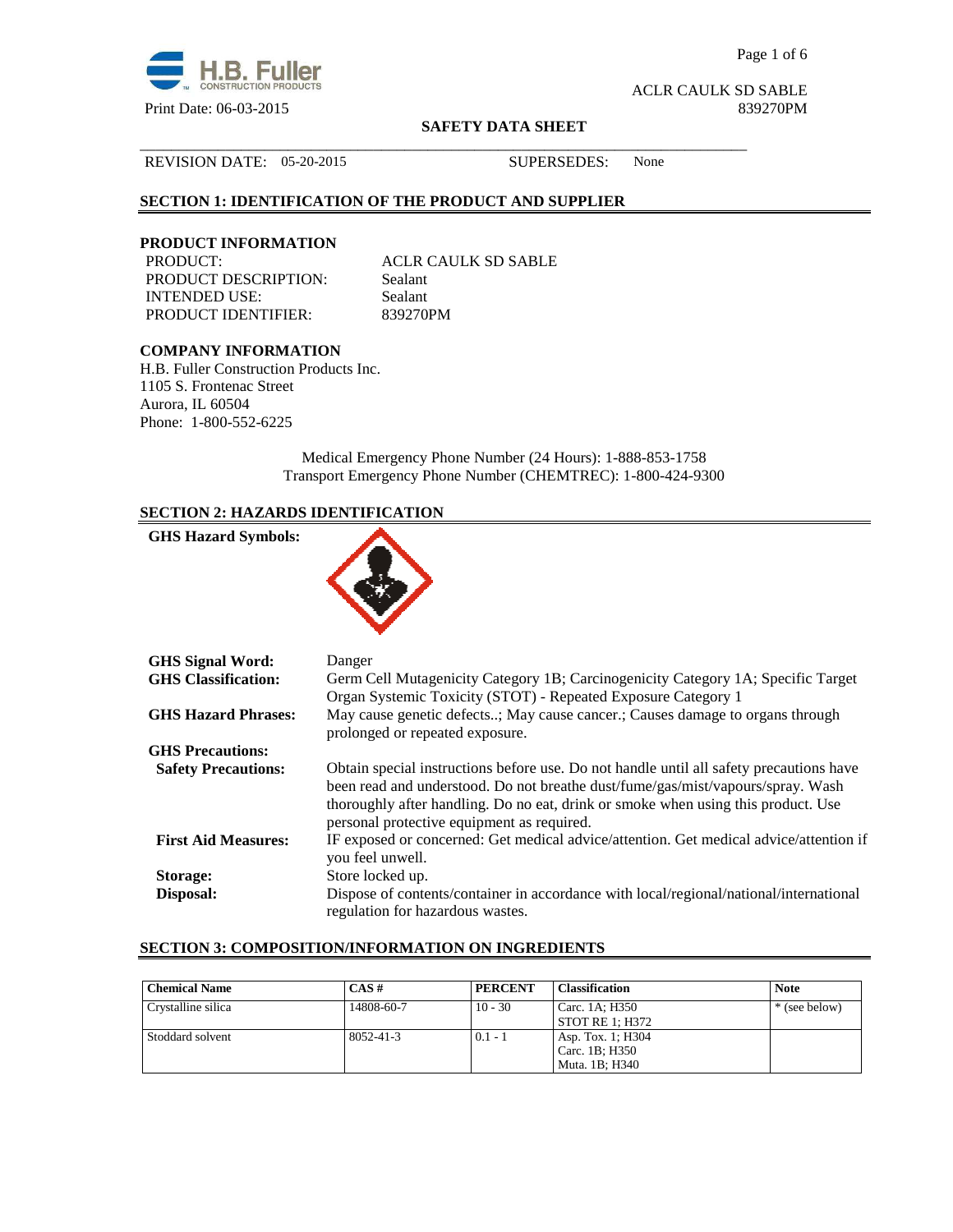

## ACLR CAULK SD SABLE Print Date: 06-03-2015 839270PM

## **SAFETY DATA SHEET**

\*This product contains one or more materials that may be hazardous when present as an airborne dust. During normal handling of the product, the material is encapsulated within the product and will not present an exposure risk. Once the product has reached its final state and is abraded or disturbed, dusting and exposure may occur.

Unlisted ingredients are not 'hazardous' per the Occupational Safety and Health Administration Hazard Communication Standard (29 CFR 1910.1200) and/or are not found on the Canadian Workplace Hazardous Materials Information System ingredient disclosure list. See Section 8 for exposure limit guidelines.

\_\_\_\_\_\_\_\_\_\_\_\_\_\_\_\_\_\_\_\_\_\_\_\_\_\_\_\_\_\_\_\_\_\_\_\_\_\_\_\_\_\_\_\_\_\_\_\_\_\_\_\_\_\_\_\_\_\_\_\_\_\_\_\_\_\_\_\_\_\_\_\_\_\_\_\_\_\_

## **SECTION 4: FIRST AID MEASURES**

 IF IN EYES: Use an eye wash to remove a chemical from your eye regardless of the level of hazard. Flush the affected eye for at least twenty minutes. Tilt the head to prevent chemical from transferring to the uncontaminated eye. Seek medical advice after flushing.

IF ON SKIN: Wash with soap and water. Get medical attention if irritation develops or persists.

IF INHALED: Remove to fresh air. Call a physician if symptoms persist.

IF SWALLOWED:Do not induce vomiting. Seek medical attention if symptoms develop. Provide medical care provider with this MSDS.

## **SECTION 5: FIRE FIGHTING MEASURES**

| EXTINGUISHING MEDIA:<br>UNUSUAL FIRE AND EXPLOSION HAZARDS: | Use water spray, foam, dry chemical or carbon dioxide.<br>There is a possibility of pressure buildup in closed containers |
|-------------------------------------------------------------|---------------------------------------------------------------------------------------------------------------------------|
|                                                             | when heated. Water spray may be used to cool the containers.                                                              |
| SPECIAL FIRE FIGHTING INSTRUCTIONS:                         | Persons exposed to products of combustion should wear self-                                                               |
|                                                             | contained breathing apparatus and full protective equipment.                                                              |
| <b>HAZARDOUS COMBUSTION PRODUCTS:</b>                       | Carbon dioxide, Carbon monoxide                                                                                           |

## **SECTION 6: ACCIDENTAL RELEASE MEASURES**

| <b>SPECIAL PROTECTION:</b> | No adverse health effects expected from the clean-up of spilled material.<br>Follow personal protective equipment recommendations found in<br>Section 8 of this MSDS.  |
|----------------------------|------------------------------------------------------------------------------------------------------------------------------------------------------------------------|
|                            | METHODS FOR CLEAN-UP: Avoid creating dusts. Cover material with absorbent and moisten and<br>collect for disposal.                                                     |
|                            | Dike if necessary, contain spill with inert absorbent and transfer to<br>containers for disposal. Keep spilled product out of sewers, watersheds,<br>or water systems. |

Transport Emergency Phone Number (CHEMTREC): 1-800-424-9300

## **SECTION 7: HANDLING AND STORAGE**

Handling: No special handling instructions due to toxicity. Avoid breathing material.

Storage: Store in a cool, dry place.Protect from freezing Consult the Technical Data Sheet for specific storage instructions.

## **SECTION 8: EXPOSURE CONTROLS/PERSONAL PROTECTION**

#### **EXPOSURE LIMITS:**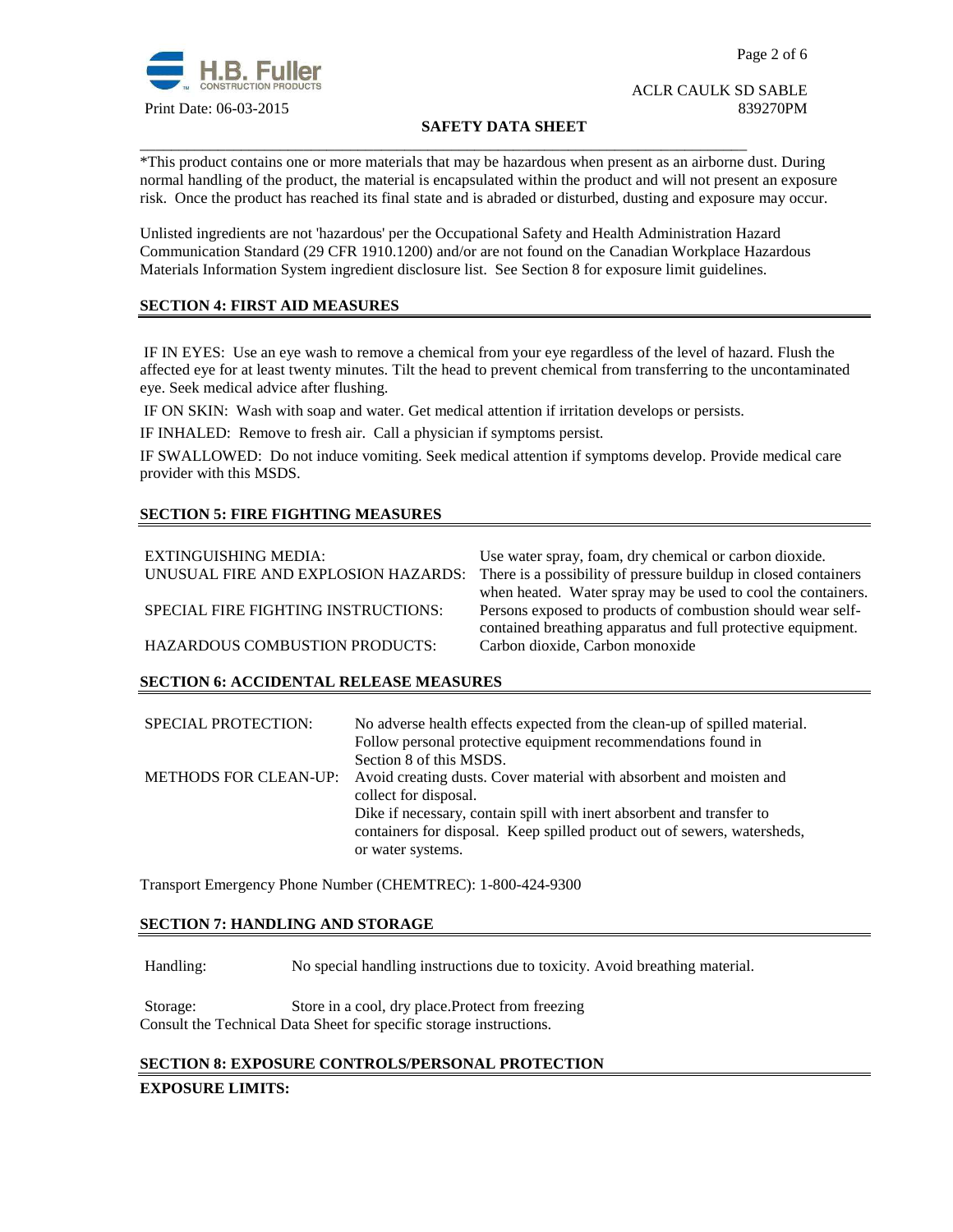

## ACLR CAULK SD SABLE Print Date: 06-03-2015 839270PM

#### **SAFETY DATA SHEET**

| <b>Chemical Name</b> | <b>Note</b>        | <b>ACGIH EXPOSURE LIMITS</b>          | <b>OSHA PEL</b>                                                                                                                                  |
|----------------------|--------------------|---------------------------------------|--------------------------------------------------------------------------------------------------------------------------------------------------|
| Calcium carbonate    | $*$ (see<br>below) | No data available.                    | 15 mg/m3 TWA (total dust); 5 mg/m3 TWA<br>(respirable fraction)                                                                                  |
| Crystalline silica   | $*$ (see<br>below) | 0.025 mg/m3 TWA (respirable fraction) | $((250)/(%SiO2 + 5)$ mppcf TWA<br>(respirable)); $((10)/(%SiO2 + 2)$ mg/m3<br>TWA (respirable)); $((30)/(%SiO2 + 2))$<br>mg/m3 TWA (total dust)) |
| Stoddard solvent     |                    | 100 ppm TWA                           | 500 ppm TWA; 2900 mg/m3 TWA                                                                                                                      |

\*This product contains one or more materials that may be hazardous when present as an airborne dust. During normal handling of the product, the material is encapsulated within the product and will not present an exposure risk. Once the product has reached its final state and is abraded or disturbed, dusting and exposure may occur.

## **ENGINEERING CONTROL METHODS:**

| <b>VENTILATION:</b>            | Use local exhaust ventilation or other engineering controls to<br>minimize exposures.                                                                                                                                                                                |
|--------------------------------|----------------------------------------------------------------------------------------------------------------------------------------------------------------------------------------------------------------------------------------------------------------------|
| <b>EYE PROTECTION:</b>         | Wear safety glasses when handling this product.                                                                                                                                                                                                                      |
| <b>SKIN PROTECTION:</b>        | Not normally required. Wear chemically resistant gloves to prevent<br>prolonged or repeated contact.                                                                                                                                                                 |
| GLOVES:                        | Not normally required. Use nitrile gloves if conditions warrant.                                                                                                                                                                                                     |
| <b>RESPIRATORY PROTECTION:</b> | Respiratory protection may be required to avoid over exposure when<br>handling this product. Use a respirator if general room ventilation is<br>not available or sufficient to eliminate symptoms. NIOSH approved<br>air purifying respirator with dust/mist filter. |
|                                | Respirators should be selected by and used following requirements                                                                                                                                                                                                    |
|                                | found in OSHA's respirator standard (29 CFR 1910.134).                                                                                                                                                                                                               |

## **SECTION 9: PHYSICAL AND CHEMICAL PROPERTIES**

| PHYSICAL STATE:                   | Semi-solid                   |
|-----------------------------------|------------------------------|
| COLOR:                            | <b>Brown</b>                 |
| ODOR:                             | Neutral                      |
| <b>ODOR THRESHOLD:</b>            | Not established              |
| pH:                               | 7.4                          |
| FREEZING/MELTING POINT (deg. C):  | Not established              |
| <b>BOILING POINT</b> (deg. C):    | Not established              |
| <b>FLASH POINT:</b>               | Non flammable                |
| <b>EVAPORATION RATE:</b>          | Not established              |
| FLAMMABILITY:                     | Not a flammable solid or gas |
| UPPER EXPLOSIVE LIMIT (% in air): | Not established              |
| LOWER EXPLOSIVE LIMIT (% in air): | Not established              |
| VAPOR PRESSURE (mm Hg):           | Not established              |
| <b>VAPOR DENSITY:</b>             | Not established              |
| WEIGHT PER GALLON (lbs.):         | 13.25                        |
| <b>SPECIFIC GRAVITY:</b>          | 1.590                        |
| <b>SOLUBILITY:</b>                | Not established              |
| <b>OCTANOL/WATER COEFFICIENT:</b> | Not established              |
| <b>AUTOIGNITION TEMPERATURE:</b>  | Not established              |
| DECOMPOSITION TEMPERATURE:        | Not established              |
| VISCOSITY:                        | No data available.           |
| SOLIDS (% by weight):             | 81.2                         |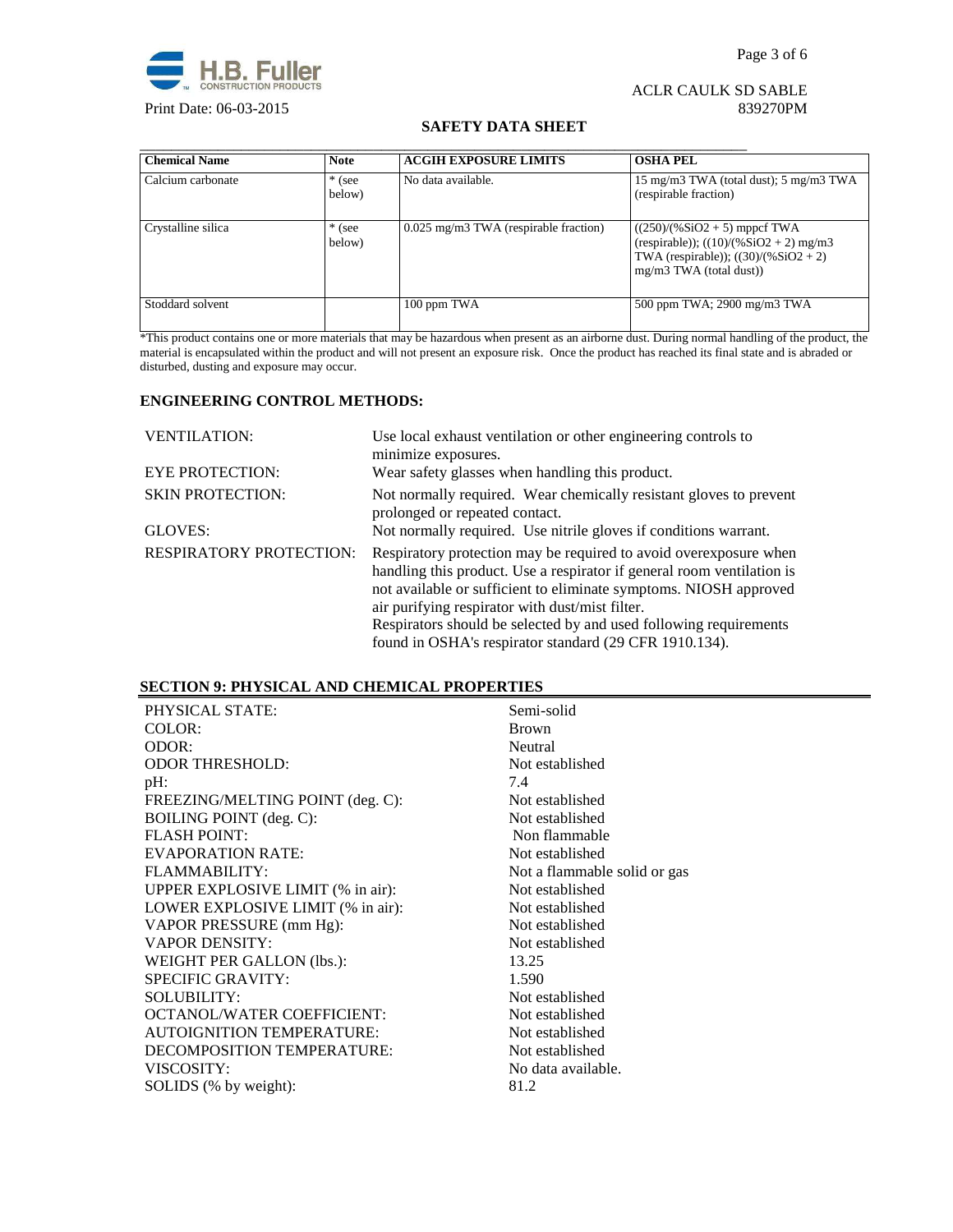

#### ACLR CAULK SD SABLE Print Date: 06-03-2015 839270PM

#### **SAFETY DATA SHEET**

\_\_\_\_\_\_\_\_\_\_\_\_\_\_\_\_\_\_\_\_\_\_\_\_\_\_\_\_\_\_\_\_\_\_\_\_\_\_\_\_\_\_\_\_\_\_\_\_\_\_\_\_\_\_\_\_\_\_\_\_\_\_\_\_\_\_\_\_\_\_\_\_\_\_\_\_\_\_ VOC, weight percent 0.60 VOC, U.S. EPA Method 24, less water and exempt solvents (theoretically determined)

12g/liter of material

## **SECTION 10: STABILITY AND REACTIVITY**

| STABILITY:                                                        | Stable under normal conditions. |
|-------------------------------------------------------------------|---------------------------------|
| CHEMICAL INCOMPATIBILITY:                                         | Not established                 |
| HAZARDOUS POLYMERIZATION:                                         | Will not occur.                 |
| HAZARDOUS DECOMPOSITION PRODUCTS: Carbon monoxide, carbon dioxide |                                 |

## **SECTION 11: TOXICOLOGICAL INFORMATION**

## **Component Toxicity / Toxicology Data:**

| <b>COMPONENT NAME</b> | <b>LD50/LC50</b>          |
|-----------------------|---------------------------|
| Calcium carbonate     | ORAL LD50 RAT 6,450 MG/KG |
|                       |                           |
| Crystalline silica    | ORAL LD50 RAT 500 MG/KG   |
|                       |                           |
| Water                 | ORAL LD50 RAT > 90 ML/KG  |
|                       |                           |

#### **This product is a mixture. Unless noted, the information below is based on components.**

Skin corrosion / irritation: Can cause minor skin irritation, defatting, and dermatitis.

Serious eye damage / irritation :Can cause minor irritation, tearing and reddening.

Respiratory / skin sensitization: No data available.

Germ cell mutagenicity: May cause genetic defects.

Carcinogenicity: Contains a material that may cause cancer.

Reproductive toxicity: No data available.

Specific target organ toxicity-single exposure:No data available.

Respiratory irritation / Narcotic effects: No data available.

Specific target organ toxicity-repeated exposure:Causes damage to organs through prolonged or repeated exposure.

Target organs potentially affected by exposure: Lungs Kidneys Central nervous system

Aspiration hazard: No data available.

Medical Conditions Aggravated by Exposure: Lung disease, Kidney disease

#### **SECTION 12: ECOLOGICAL INFORMATION**

| OVERVIEW:        | No ecological information available for this product. |
|------------------|-------------------------------------------------------|
| MOBILITY:        | No data available.                                    |
| PERSISTENCE:     | No data available.                                    |
| BIOACCUMULATION: | No data available.                                    |

#### **This product has not been tested for ecological effects. Relevant information for components is listed below:**

| Component:         | <b>Ecotoxicity values:</b>       |
|--------------------|----------------------------------|
| No data available. | <b>Acute Toxicity (Fish):</b>    |
|                    | <b>Acute Toxicity (Daphnia):</b> |
|                    | <b>Acute Toxicity (Algae):</b>   |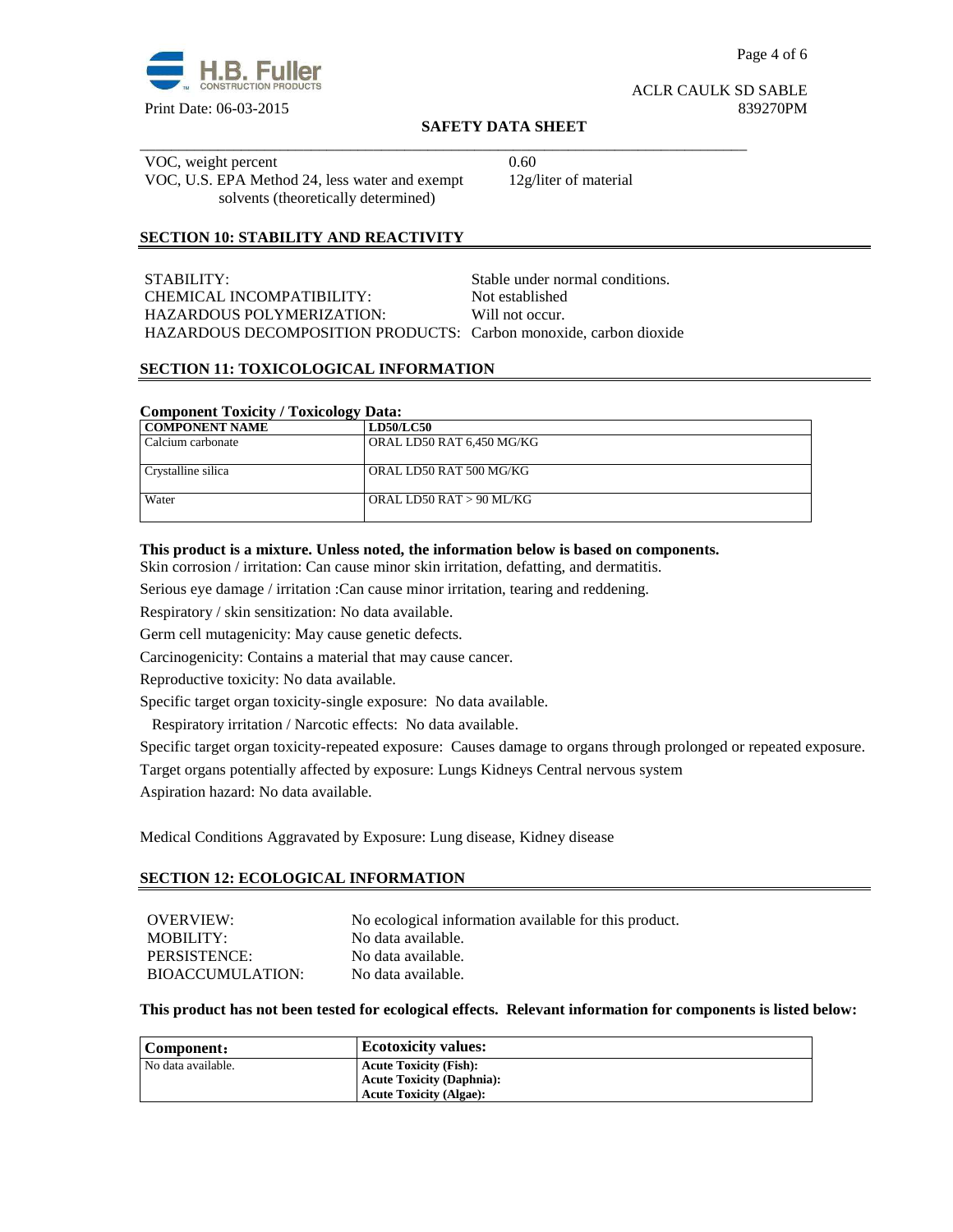

#### **SAFETY DATA SHEET**

\_\_\_\_\_\_\_\_\_\_\_\_\_\_\_\_\_\_\_\_\_\_\_\_\_\_\_\_\_\_\_\_\_\_\_\_\_\_\_\_\_\_\_\_\_\_\_\_\_\_\_\_\_\_\_\_\_\_\_\_\_\_\_\_\_\_\_\_\_\_\_\_\_\_\_\_\_\_

## **SECTION 13: DISPOSAL CONSIDERATIONS**

To the best of our knowledge, this product does not meet the definition of hazardous waste under the U.S. EPA Hazardous Waste Regulations 40 CFR 261. Solidify and dispose of in an approved landfill. Consult state, local or provincial authorities for more restrictive requirements.

## **SECTION 14: TRANSPORT INFORMATION**

Consult Bill of Lading for transportation information.

| US DOT: | <b>NOT REGULATED</b> |  |
|---------|----------------------|--|
| IATA:   | <b>NOT REGULATED</b> |  |

## **SECTION 15: REGULATORY INFORMATION**

## **INVENTORY STATUS**

| U.S. EPA TSCA:            | This product is in compliance with the Toxic Substances Control Act's |  |
|---------------------------|-----------------------------------------------------------------------|--|
|                           | Inventory requirements.                                               |  |
| <b>CANADIAN CEPA DSL:</b> | The components of this product are included on the DSL or are exempt  |  |
|                           | from DSL requirements.                                                |  |
| EUROPEAN REACH:           | As a result of the introduction of REACH into Europe, this product    |  |
|                           | cannot be imported into Europe unless the REACH requirements are      |  |
|                           | met.                                                                  |  |
| <b>AUSTRALIA AICS:</b>    | This product is in compliance with the Australian Inventory of        |  |
|                           | Chemical Substances requirements.                                     |  |

If you need more information about the inventory status of this product call 651-236-5858.

This product may contain chemical substances that are regulated for export by various government agencies (such as the Environmental Protection Agency, the Bureau of Industry and Security, or the Drug Enforcement Administration, among others). Before exporting this product from the USA or Canada, we recommend you contact us at reg.request@hbfuller.com to request an export review.

## FEDERAL REPORTING

EPA SARA Title III Section 313

Unless listed below, this product does not contain toxic chemical(s) subject to the reporting requirements of section 313 of Title III of the Superfund Amendments and Reauthorization Act of 1986 (SARA) and 40 CFR part 372. EPA has advised that when a percentage range is listed the midpoint may be used to fulfill reporting obligations. **Chemical Name**  $\qquad \qquad$   $\qquad \qquad$   $\qquad \qquad$   $\qquad \qquad$   $\qquad \qquad$   $\qquad \qquad$   $\qquad \qquad$   $\qquad \qquad$   $\qquad \qquad$   $\qquad \qquad$   $\qquad \qquad$   $\qquad \qquad$   $\qquad \qquad$   $\qquad \qquad$   $\qquad \qquad$   $\qquad \qquad$   $\qquad \qquad$   $\qquad \qquad$   $\qquad \qquad$   $\qquad \qquad$   $\qquad \qquad$   $\qquad \qquad$   $\qquad \qquad$ 

## STATE REPORTING

Proposition 65, The Safe Drinking Water and Toxic Enforcement Act of 1986:

Unless listed below, this product does not contain known levels of any chemical known to the State of California to cause cancer or reproductive harm.

| <b>Chemical Name/List</b> |                       | <b>CAS</b> | Percent      |
|---------------------------|-----------------------|------------|--------------|
| Ouartz                    | (Carcinogen)          | 14808-60-7 | $10 - 30$    |
| Titanium dioxide          | (Carcinogen)          | 13463-67-7 | $0.01 - 0.1$ |
| Carbon black              | (Carcinogen)          | 1333-86-4  | $0.01 - 0.1$ |
| Ethyl acrylate            | (Carcinogen)          | 140-88-5   | $< 10$ ppm   |
| Methanol                  | (Developmental toxin) | $67-56-1$  | $< 10$ ppm   |

## **Substances of Very High Concern (SVHC) Content:**

Unless listed below, this product does not contain SVHC's. tert-Octylphenol, ethoxylated